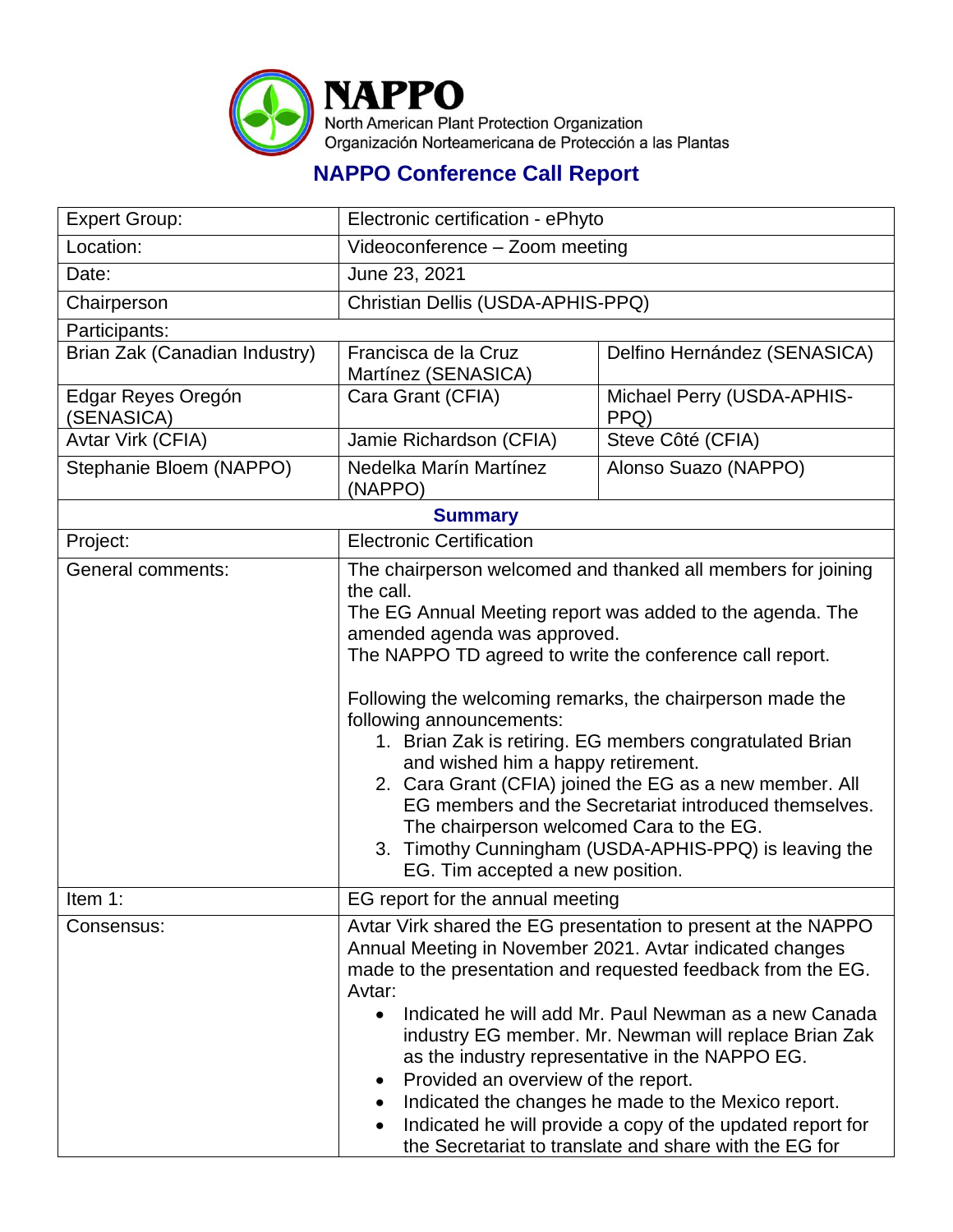|            | additional feedback.<br>Requested the industry to provide the industry report.<br>$\bullet$<br>Brian Zak indicated that the information will be provided.<br>Requested the EG to provide feedback on the new<br>version of the report by COB Friday July 2, 2021.<br>A data set was presented by the industry for discussion and<br>possible consideration to include as part of the industry report.<br>Mr. Brian Zak inquired about a letter the industry sent to Steve<br>Côté (NAPPO AMC/Canada) requesting NAPPO support for an                          |  |
|------------|---------------------------------------------------------------------------------------------------------------------------------------------------------------------------------------------------------------------------------------------------------------------------------------------------------------------------------------------------------------------------------------------------------------------------------------------------------------------------------------------------------------------------------------------------------------|--|
|            | IPPC / World Bank meeting to support issuing ephytos with the<br>original letters of credits (LOCs). Steve indicated he has not<br>received the letter.                                                                                                                                                                                                                                                                                                                                                                                                       |  |
| Item $2$ : | Country reports                                                                                                                                                                                                                                                                                                                                                                                                                                                                                                                                               |  |
| Consensus: | Canada:                                                                                                                                                                                                                                                                                                                                                                                                                                                                                                                                                       |  |
|            | Finished first round of testing with the electronic system.<br>$\bullet$<br>Canada is waiting for comments to address important<br>issues related to the ephyto system.<br>Will start a new round of test in the future.                                                                                                                                                                                                                                                                                                                                      |  |
|            | <b>United States:</b><br>US exchanging electronic certificates with 50 trading<br>$\bullet$<br>partners now. The last two to join are the Dominican<br>Republic and the Bahamas.<br>In the UK, Brexit has created different ephyto challenges<br>$\bullet$<br>with some countries. UK-Northern Ireland is still subject to<br>EU rules and therefore a sub-country had to be created.<br>Industry has shown great interest in connecting to an<br>$\bullet$<br>external system to facilitate their application process. The<br>US is working on this process. |  |
|            | Mexico:                                                                                                                                                                                                                                                                                                                                                                                                                                                                                                                                                       |  |
|            | A lot of progress with the ephyto exchanges with the US.<br>$\bullet$<br>Mexico presented data (graphs) on the increased number<br>of ephytos with the US.<br>Only a few ephytos had issues (n=30) but the issues were<br>$\bullet$<br>resolved after the US (Christian Dellis) was made aware<br>of these problems.<br>Mexico is actively providing ephyto training to the<br>$\bullet$<br>corresponding staff in different areas.                                                                                                                           |  |
|            | International Updates:                                                                                                                                                                                                                                                                                                                                                                                                                                                                                                                                        |  |
|            | Panama getting training on the use of the generic system.<br>$\bullet$<br>US in discussion with Nigeria on the use of the generic<br>$\bullet$<br>system.                                                                                                                                                                                                                                                                                                                                                                                                     |  |
|            | US received test certificates from Benin. US expect Benin<br>to join electronic certification system soon.<br>Israel is planning to use the generic system for exports                                                                                                                                                                                                                                                                                                                                                                                        |  |